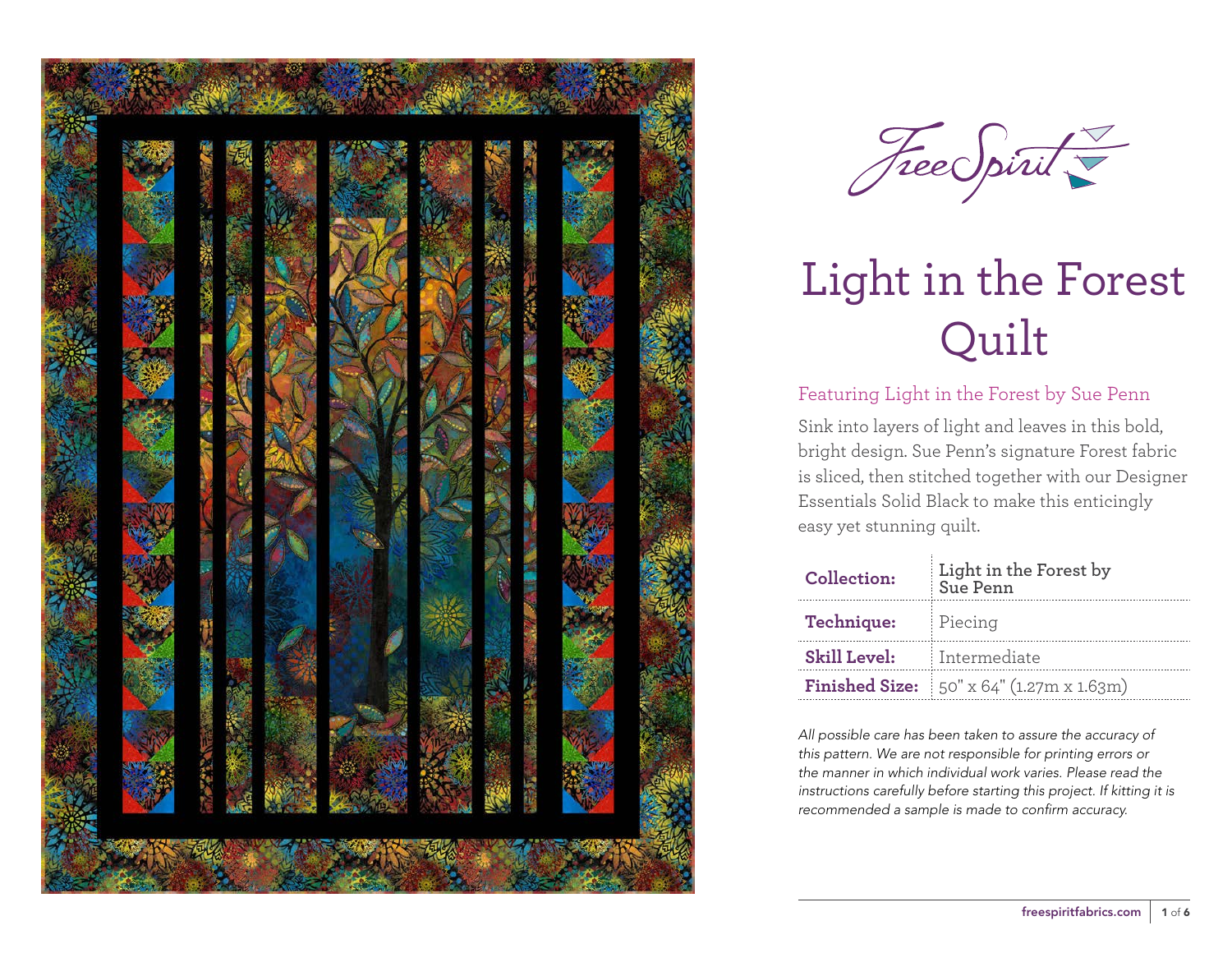*Project designed by Sue Penn Tech edited by Alison M. Schmidt*

## **Fabric Requirements**

| <b>DESIGN</b>                                                                                                                            | <b>COLOR</b>                                   | <b>ITEM ID</b>                                                         | <b>YARDAGE</b>                                                                                                         |     |     |                                     |     |     |
|------------------------------------------------------------------------------------------------------------------------------------------|------------------------------------------------|------------------------------------------------------------------------|------------------------------------------------------------------------------------------------------------------------|-----|-----|-------------------------------------|-----|-----|
| (A) Forest Panel<br><b>Firefly</b><br>(B)                                                                                                | Multi<br>Multi                                 | PWSP012.MULTI**<br>PWSP013.MULTI                                       | 1 <sup>1</sup> / <sub>2</sub> yards (1.37m)<br>2 yards (1.83m)                                                         |     |     |                                     |     |     |
| <b>Designer Essentials</b><br>(C)<br><b>Solids</b><br><b>Medallions</b><br>(D)<br><b>Brushstrokes</b><br>(E)<br><b>Medallions</b><br>(F) | <b>Black</b><br>Cherry<br>Royal<br>Green Apple | CSFSESS.BLACK<br>PWSP016.CHERRY<br>PWSP018.ROYAL<br>PWSP016.GREENAPPLE | $1\frac{1}{2}$ yards (1.37m)<br>$\frac{1}{4}$ yard (0.23m)<br>$\frac{1}{8}$ yard (0.11m)<br>$\frac{1}{8}$ yard (0.11m) | (A) | (B) | (C)                                 | (D) | (E) |
| (G) Sunset<br>* denotes binding<br><b>** REQUIRES 1 PANEL</b>                                                                            | Multi                                          | PWSP017.MULTI*                                                         | $\frac{1}{2}$ yard (0.46m)                                                                                             |     |     |                                     |     |     |
| <b>Backing (Purchased Separately)</b>                                                                                                    |                                                |                                                                        |                                                                                                                        |     |     |                                     |     |     |
| 44" (111.76cm) wide<br>Foliage<br><b>OR</b>                                                                                              | Turquoise                                      | PWSP014.TURQUOISE                                                      | 3 yards (2.74m)                                                                                                        | (F) | (G) | <b>Backing</b><br>44"<br>(111.76cm) |     |     |

⁄4 yards (1.60m)

### **Additional Recommendations**

108" (274.32cm) wide 13

- 100% cotton thread in colors to match
- 58" x 72" (147.32cm x 182.88cm) batting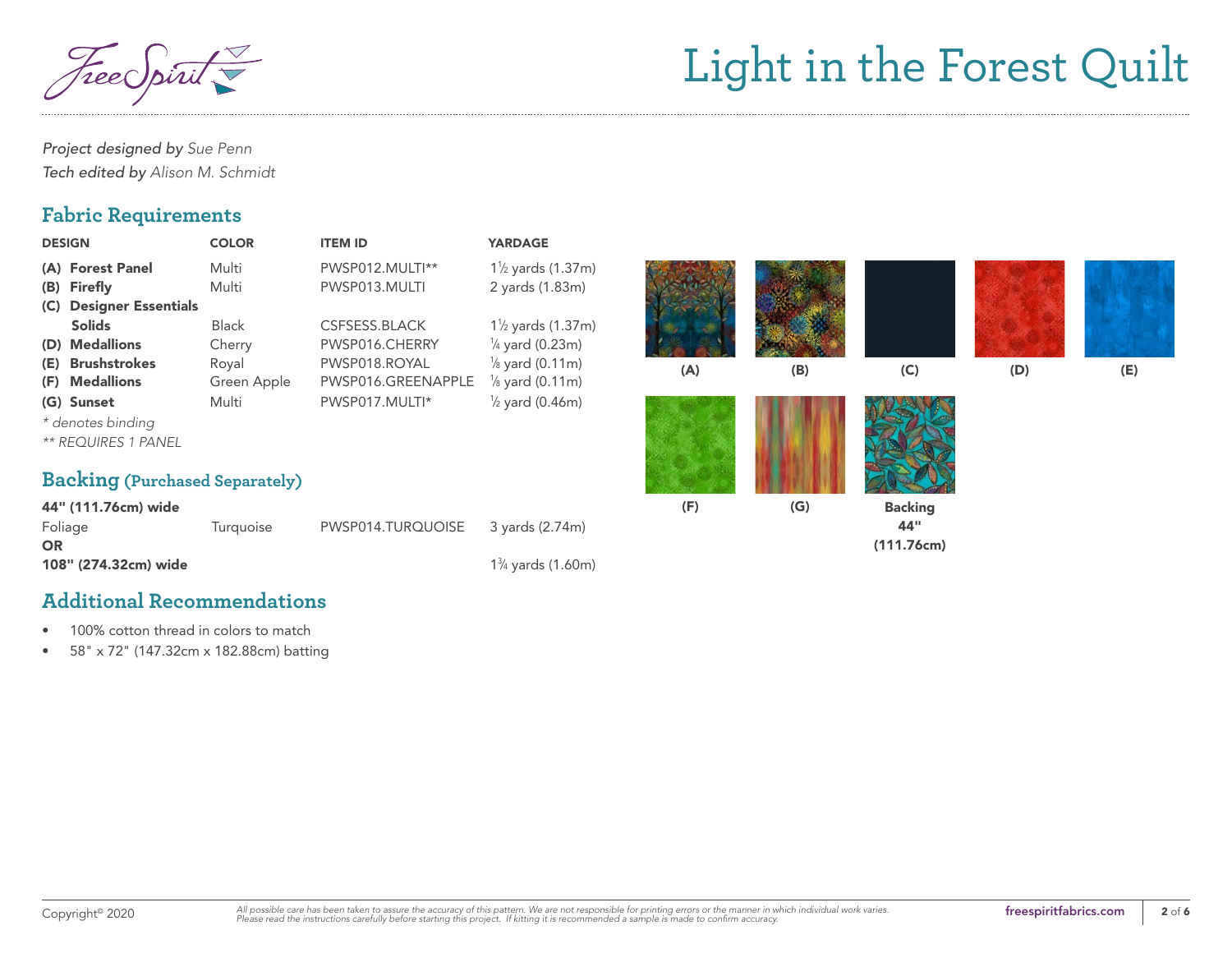## **Cutting** WOF = Width of Fabric

#### Fabric A, fussy-cut:

*Note: Refer to the cutting guide for placement, centering the widest cut piece over the tree trunk, and cutting succeeding smaller pieces one from each side. Align all pieces at the printed selvage edge of the panel or yardage as shown. Label cut pieces numerically, to keep them in order.*

(1) 6 1⁄2" x 40 1⁄2" (16.51cm x 102.87cm) rectangle (2) 4 1⁄2" x 34 1⁄2" (11.43cm x 87.63cm) rectangles (2) 2 1⁄2" x 28 1⁄2" (6.35cm x 72.39cm) rectangles (2) 1 1⁄2" x 22 1⁄2" (3.81cm x 57.15cm) rectangles

#### Fabric B, cut:

- (1) 6 1⁄2" (16.51cm) x WOF; sub-cut (2) 6 1⁄2" (16.51cm) squares (1) 4 1⁄2" (11.43cm) x WOF; sub-cut (4)  $4\frac{1}{2}$ " x  $9\frac{1}{2}$ " (11.43cm x 24.13cm) rectangles
- (2) 2 1⁄2" (6.35cm) x WOF; sub-cut (4) 2 1 ⁄2" x 12 1 ⁄2" (6.35cm x 31.75cm) rectangles
- (2) 1 1⁄2" (3.81cm) x WOF; subcut (4)  $1\frac{1}{2}$ " x  $15\frac{1}{2}$ " (3.81cm x 39.37cm) rectangles
- (11) 4 1⁄2" (11.43cm) x WOF; sub-cut

 $(26)$  4<sup> $1/2$ </sup>" (11.43cm) squares and reserve remainder for outer borders



**Cutting Diagram** 

#### Fabric C, cut:

- (6) 2 1⁄2" (6.35cm) x LOF; sub-cut (4)  $2\frac{1}{2}$ " x 52 $\frac{1}{2}$ " (6.35cm x 133.35cm) for vertical sashing and side inner borders and (2) 2 1⁄2" x 42 1⁄2" (6.35cm x 107.95cm) for top/bottom inner borders
- (6) 1 1⁄2" (3.81cm) x LOF; sub-cut (6)  $1\frac{1}{2}$ " x 52<sup>1</sup>/<sub>2</sub>" (3.81cm x 133.35cm) for vertical sashing

#### Fabric D, cut:

(2) 2 1⁄2" (6.35cm) x WOF; sub-cut (26) 2 1⁄2" (6.35cm) squares

#### Fabric E, cut:

(1) 2 1⁄2" (6.35cm) x WOF; sub-cut (14) 2 1⁄2" (6.35cm) squares

#### Fabric F, cut:

(1) 2 1⁄2" (6.35cm) x WOF; sub-cut (12) 2 1⁄2" (6.35cm) squares

#### Fabric G, cut:

(6) 2 1⁄2 (6.35cm) x WOF for binding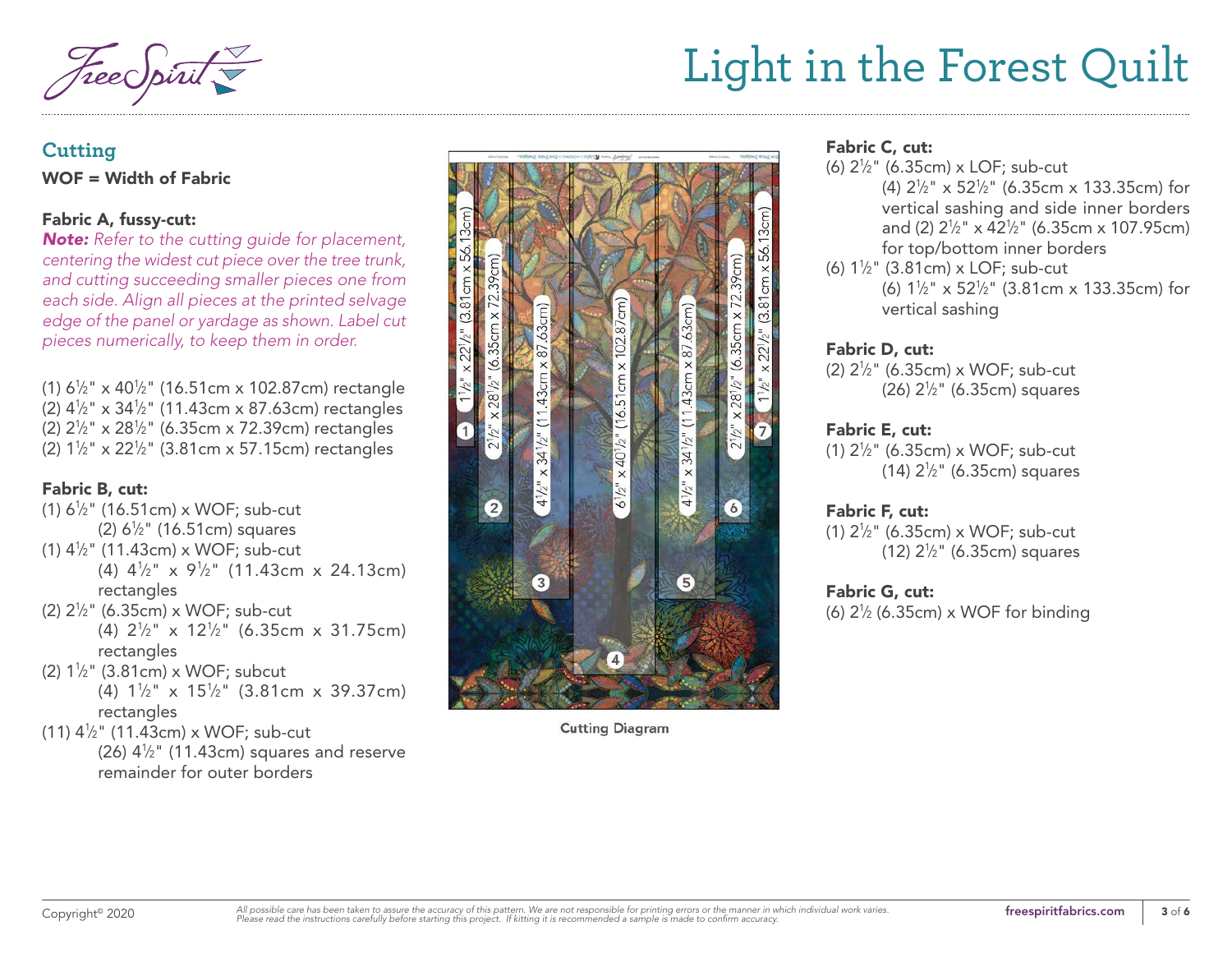## **Sewing**

1. Making sure to keep the fussy-cut Fabric A rectangles in numerical order, arrange samesized Fabric B rectangles on each short end of a fussy-cut Fabric A rectangle as shown (Fig. 1). Sew the rectangles in each vertical row together along adjacent short edges. Each sewn strip should measure  $52\frac{1}{2}$ " (133.35cm) in length. Press.



- **2.** Place a  $1\frac{1}{2}$ " x  $52\frac{1}{2}$ " (3.81cm x 133.35cm) Fabric C strip between each step 1 strip. Join the strips along adjacent long edges to make the quilt center. Press.
- **3.** Sew (1)  $2\frac{1}{2}$ " x 52 $\frac{1}{2}$ " (6.35cm x 133.35cm) Fabric C strip to each long edge of the quilt center. Press.
- 4. Draw a quideline from corner to corner on the wrong side of each  $2\frac{1}{2}$ " (6.35cm) Fabric D square. Place (1) marked Fabric D square right sides together in the lower left corner of (1) 4½" (11.43cm) **Fabric B** square as shown, aligning outer edges (Fig. 2). Sew on the marked line. Trim the excess corner fabric, leaving a ¼" (.64cm) seam allowance. Press the triangle corner open. Make 13 units.



5. Draw a guideline from corner to corner on the wrong side of each  $2\frac{1}{2}$ " (6.35cm) Fabric E square. Place (1) marked Fabric E square right sides together in the lower right corner of a step 4 unit. Sew on the marked line (Fig. 3). Trim the excess corner fabric, leaving a 1 ⁄4" (.64cm) seam allowance. Press the triangle corner open. Make 7 red/blue units. Repeat with 2½" (6.35cm) **Fabric F** squares to make 6 red/green units.







**6.** Place (1) marked **Fabric D** square right sides together in the lower right corner of (1)  $4\frac{1}{2}$ " (11.43cm) **Fabric B** square as shown, aligning outer edges (Fig. 4). Sew on the marked line. Trim the excess corner fabric, leaving a  $\frac{1}{4}$ " (.64cm) seam allowance. Press the triangle corner open. Make 13 units.

Fig. 4



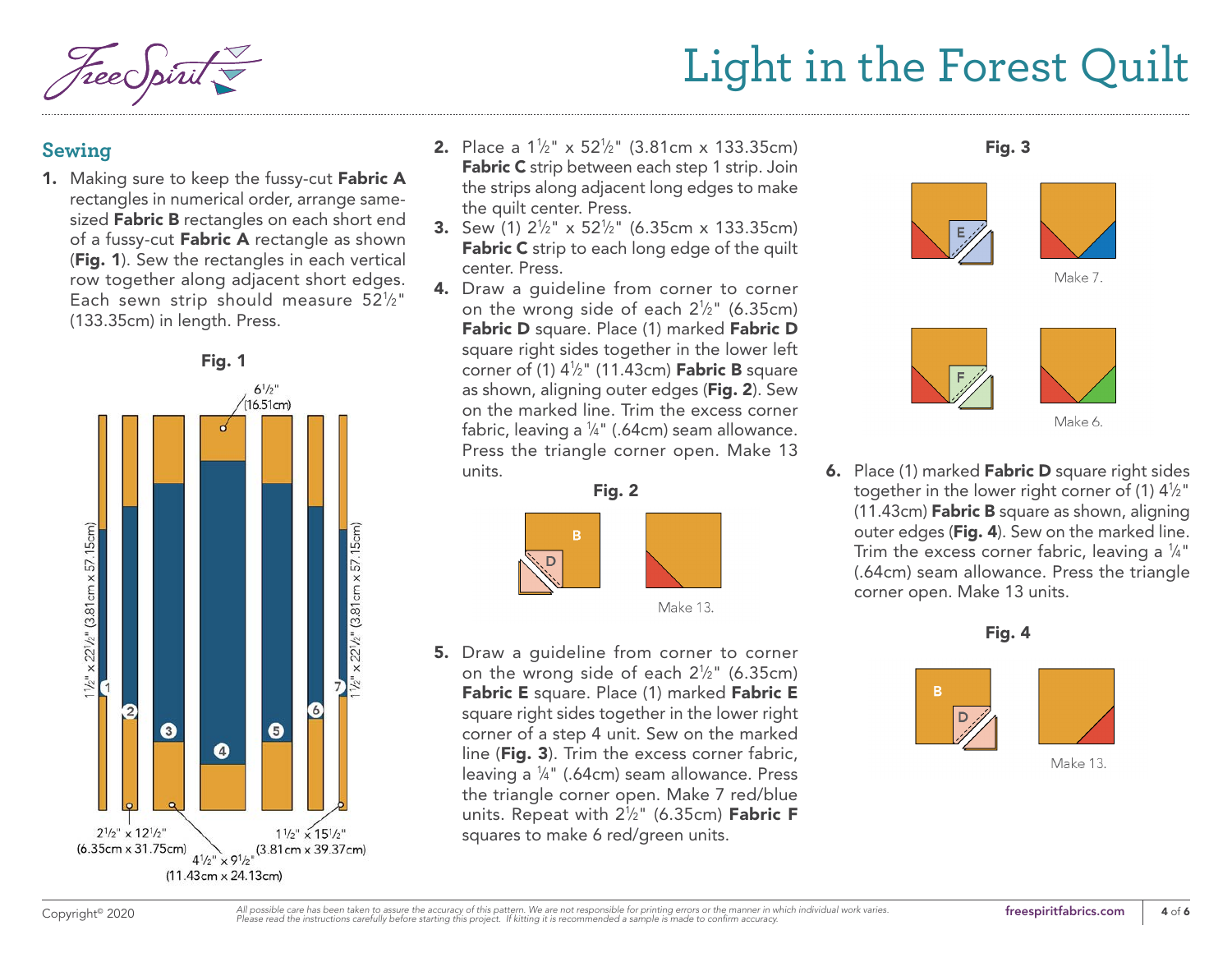7. Place (1) marked Fabric E square right sides together in the lower left corner of a step 6 unit. Sew on the marked line (Fig. 5). Trim the excess corner fabric, leaving a  $\frac{1}{4}$ " (.64cm) seam allowance. Press the triangle corner open. Make 7 red/blue units. Repeat with  $2\frac{1}{2}$ " (6.35cm) Fabric F squares to make 6 red/green units.

Fig. 5



## **Top Assembly**

- **9.** Sew (1)  $2\frac{1}{2}$ " x 52 $\frac{1}{2}$ " (6.35cm x 133.35cm) Fabric C strip to each long edge of the quilt center. Press. Sew (1)  $2\frac{1}{2}$ " x 42 $\frac{1}{2}$ "  $(6.35cm \times 107.95cm)$  Fabric C strip to the top and the other to the bottom of the quilt center. Press.
- **10.** Join the remaining  $4\frac{1}{2}$ " (11.43cm) x WOF Fabric B strips together along short edges. Cut (2) side borders 41 ⁄2" x 561 ⁄2" (11.43cm x 143.51cm). Cut (2) top/bottom borders 41 ⁄2" x 501 ⁄2" (11.43cm x 128.27cm).
- 11. Join (1) **Fabric B** side border to each side of the quilt top. Press. Join (1) Fabric B top/ bottom border to the upper edge, and the other to the lower edge of the quilt top. Press.

## **Finishing**

- **12.** Sew together the  $(7)$   $2\frac{1}{2}$ " x WOF  $(6.35cm)$ x WOF) binding strips end to end using diagonal seams. Press the seams open. Press the binding strip in half wrong sides together.
- 13. Layer the backing (wrong side up), batting, and quilt top (right side up). Baste the layers together and quilt as desired. Trim excess batting and backing even with the quilt top after quilting is completed.
- 14. Leaving an 8" (20.32cm) tail of binding, sew binding to top of quilt through all layers matching all raw edges. Miter corners. Stop approximately 12" (30.48cm) from where you started. Lay both loose ends of binding flat along quilt edge. Where these two loose ends meet, fold them back on themselves and press to form a crease. Using this crease as your stitching line, sew the two open ends of the binding together right sides together. Trim seam to ¼" (.64cm) and press open. Finish sewing binding to quilt.
- 15. 15. Turn the binding to the back of the quilt and hand stitch in place.

8. Referring to the Quilt Layout Diagram on page 6 for unit placement, arrange the step 5 and 7 units in (2) vertical rows of (13) units each. Sew the units in each row together along adjacent edges. Press. Sew one row to each side of the quilt center. Press.

Make 6.